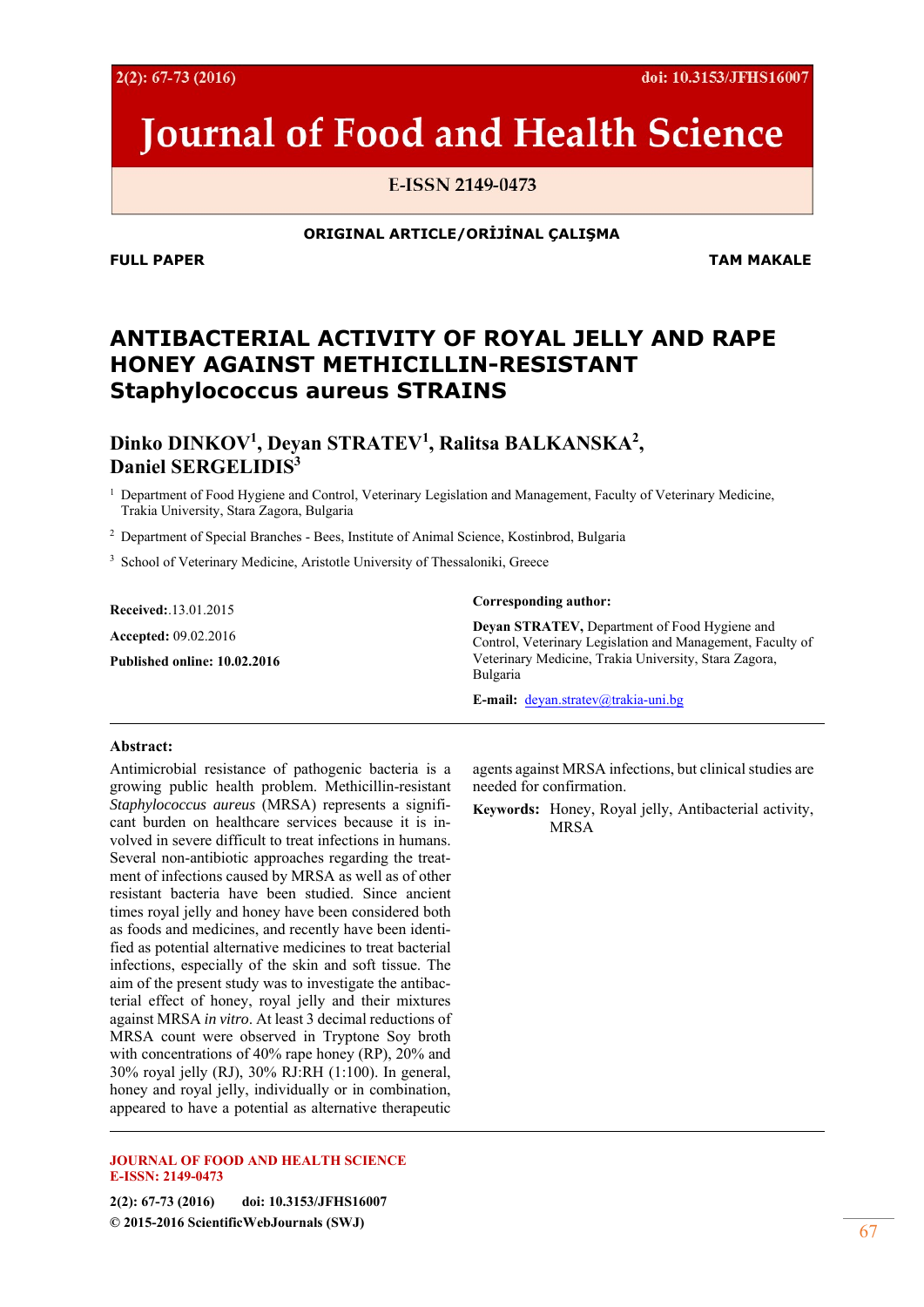# **Introduction**

Although the therapeutic effect of honey in treating of infected wounds is known since the ancient times, more recently has been reported its inhibitory effect on a great number of bacteria including both aerobes and anaerobes, as well as Gram-positive and Gram-negative (Cooper et al., 2002) and also fungi and yeasts (Brady et al., 1996).

The high antibacterial effect of RJ has also been reported (Blum et al., 1959; Melliou & Chinou, 2005).

The antibacterial activity of royal jelly, rape honey, individually and in combination has been reported against resistant strain of *E. coli* (Dinkov et al., 2014) and *A. hydrophila* (ATCC 7965) (Stratev et al., 2015).

Antibiotic-resistant bacteria represent a critical problem in modern medicine world-wide (WHO, 2014) and consequently, scientific efforts have been developed to control bacterial infections with alternative medicines beyond conventional antibiotic therapy. Honey (Molan, 1997), propolis (Kujumgiev et al., 1999) and royal jelly (Fontana et al., 2004) are among these alternative therapeutic agents.

The aim of this study was to determine the antimicrobial effect of rape honey and royal jelly, individually or in combination against MRSA.

# **Materials and Methods**

## **Test substances**

Test substances were Bulgarian rape honey, royal jelly and mix of rape honey and royal jelly. The rape bee honey (RH) and royal jelly (RJ) were obtained from beekeepers, immediately after the flowering of rape from the region of Stara Zagora, Bulgaria. During the honey collection period bees were not treated with carbohydrate syrups or antimicrobial drugs. Until the analysis, RH and RJ

**Table 1.** Physicochemical parameters of rape honey

samples were stored in sterilized jars and sterile plasic tubes at 0-4 °С, respectively. Water content, pH, free acidity, electrical conductivity, diastase and invertase activity, specific optical activity and hydroxymethylfurfurol (HMF) content were assayed as per the harmonized methods of the European honey commission (Bogdanov et al., 1997). The botanical origin of the samples was established by their melissopalynological, organoleptic, physical and chemical characteristics (Oddo et al., 2004; von der Ohe et al., 2004). All data referring to physical and chemical parameters of rape honey were statistically processed by the Student's t-test and presented as mean and standard deviation (SD) (Table 1).

Royal jelly was pipetted directly from queen's cells. The following parameters of samples were determined: sugars (fructose, glucose, sucrose) by HPLC according to Sesta (2006); proteins by Folin-Ciocalteu reagent; water content by refractometry; dry matter of the sample by subtracting the water content from 100; pH values -potentiometrically by pH meter Mi 150 (1% water solution of royal jelly); total acidity by titration with 0.1 N NaOH according to ON 2576693-84 about fresh and lyophilized royal jelly; electrical conductivity of 1 % water solution of royal jelly by conductometer (11, 15) (Table 2). All royal jelly samples were kept refrigerated at -20 °C in dark bottles. Solutions containing 10, 20, 30 and 40%  $(v/v)$  of each test substances were prepared in sterile Tryptic Soy Broth (TSB) (Merck, Darmstadt, Germany). To prevent photodegradation of glucose oxidase which is associated with antimicrobial activity in honey (Balkanska et al., 2012), all test substances were stored in the dark and dilutions were prepared immediately prior to testing (Sherlock et al., 2010).

| <b>Parameters</b>                                         | Mean     | <b>SD</b> | <b>Maximum</b> | <b>Minimum</b> |
|-----------------------------------------------------------|----------|-----------|----------------|----------------|
| Water content $(\% )$                                     | 16.8     | 0.2108    | 17             | 16.6           |
| Free acidity (meq.kg $^{-1}$ )                            | 36.3     | 1.1595    | 38             | 35             |
| pH                                                        | 3.232    | 0.01032   | 3.25           | 3.22           |
| Conductivity $(mS.cm^{-1})$                               | 0.128    | 0.00105   | 0.13           | 0.127          |
| Diastase activity (Ghote), (DN)                           | 12.9     | 0.1051    | 13.1           | 12.8           |
| Hydroxymethilfurfurol (HMF), $(mg.kg^{-1})$               | 14.89    | 0.3528    | 15.36          | 14.4           |
| Invertase activity (IN)                                   | 10.643   | 0.0241    | 10.69          | 10.62          |
| Specific optical rotation, $\left[\alpha\right]_{D}^{20}$ | $-$ ) 12 | 0.8164    | $-$ ) 13       | $-$ ) 11       |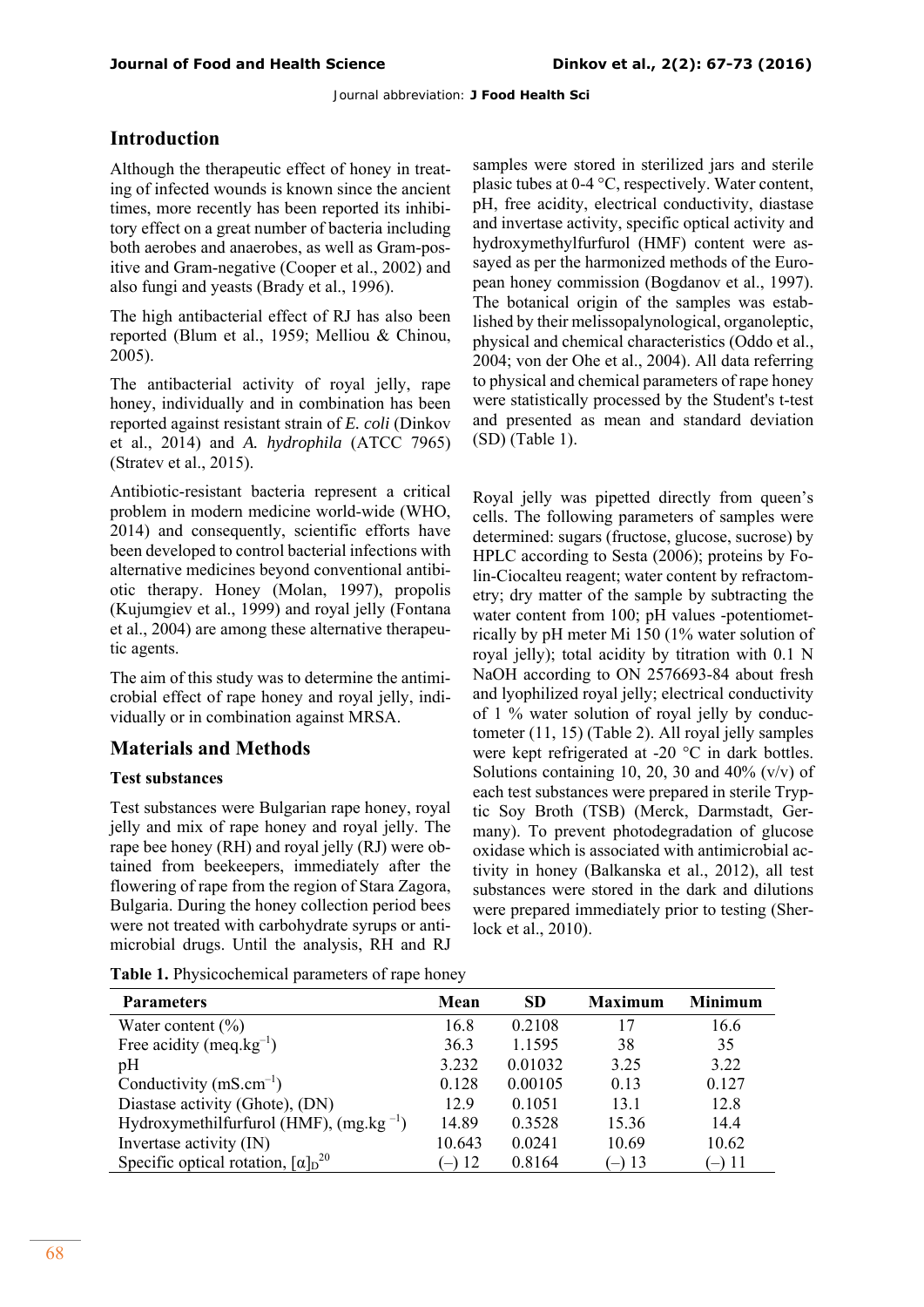| <b>1 apre 2.</b> I hysicochemical characteristics of Toyal Jeny |       |           |                |                |  |
|-----------------------------------------------------------------|-------|-----------|----------------|----------------|--|
| <b>Parameters</b>                                               | Mean  | <b>SD</b> | <b>Maximum</b> | <b>Minimum</b> |  |
| Water content $(\% )$                                           | 62.7  | 1.43452   | 63.7           | 60.2           |  |
| pH                                                              | 3.97  | 0.07776   | 4.06           | 3.78           |  |
| Total acidity (mL $0.1n$ NaOH/g)                                | 4.08  | 0.38084   | 4.51           | 3.31           |  |
| Electrical conductivity $(\mu S/cm)$                            | 197   | 14.0791   | 224            | 180            |  |
| Proteins $(\% )$                                                | 16.94 | 1.37065   | 19.36          | 14.81          |  |
| Fructose $(\% )$                                                | 4.83  | 0.75832   | 6.19           | 3.59           |  |
| Glucose $(\%)$                                                  | 3.85  | 0.99522   | 5.65           | 2.7            |  |
| Sucrose $(\% )$                                                 | 1.70  | 0.86652   | 4.25           | 0.64           |  |

**Table 2.** Physicochemical characteristics of royal jelly

#### **Bacterial strains and preparation of inoculum**

Three MRSA isolates belonging to Prof. D. Sergelidis collection were used in our study. These isolates belonged to spa types t127 (isolated from goat carcass), t4038 (isolated from unpasteurized goat's milk) and t548 (isolated from marinated anchovies). They were stored in cryo-tubes containing Tryptone Soy broth (Merck, Darmstadt, Germany) supplemented with 15% glycerol at -80 °C. Prior to experiments the MRSA strains were incubated for 35 °C in TSB (Merck, Darmstadt, Germany) for 24 h and then a loopfull was streaked onto Blood agar and incubated for 24 h at 35 °C. Three to four colonies were taken from the Blood agar and suspended in 5 mL sterile physiological solution for preparation of bacterial suspension adjusted to the 0.5 McFarland standard  $(1.5x10<sup>8</sup>)$ CFU/mL). Decimal dilutions to  $10^{-4}$  in 9 mL sterile TSB were prepared from the initial suspension.

#### **Experimental design**

Prior to the experiment, 50% (w/v) dilutions of RH, RJ and RH and RJ mix in TSB (Merck, Darmstadt, Germany) were prepared. Thereafter, serial dilutions of the 50% stock solutions were prepared in order to obtain 40%, 30%, 20% and 10%  $(v/v)$ RH, 30%, 20% and 10% (v/v) RJ, and 40%, 30%, 20% and 10% RH and RJ mix, respectively. TSB (Merck, Darmstadt, Germany) was used as a control.

The tubes were inoculated with the bacterial cultures from each MRSA isolate according to the method described by Patton et al. (2006). The inoculated tubes were incubated at 35 °C for 48 h. In order to the determination of survived staphylococci after 24 and 48 h, serial 10-fold dilutions in 0.1% peptone water supplemented with 2.5% NaCl were prepared. Thereafter, 0.1 mL from each tube was spread plated onto Baird Parker agar (Merck, Darmstadt, Germany) containing 0.0025% w/v potassium tellurite and rabbit plasma fibrinogen. Typical *S. aureus* colonies were counted after incubation at 35 °C for 24 h. For the detection of survivors at populations lower than 10 CFU/g, the first dilution was incubated for enrichment at 35 °C for 24 h and then 0.1 mL was spread plated onto Baird Parker agar.

The experiment was performed twice and the results are presented as mean values.

## **Results and Discussion**

There were not survived cells of MRSA t127 (3.34  $log_{10}$  reduction) after 24 h incubation in TSB with 40% RH, with 20 and 30% RJ and with 30 and 40% mix of RJ:RH (1:100). A reduction of 1.95  $log_{10}$  and 1.23  $log_{10}$  was observed in TSB with 30% RH and 20% RJ:RH after 48 h incubation (1:100) (Table 3). The counts in the other concentrations of all substances were more than  $8 \log_{10}$ after 48 h.

A reduction of 3.17 log<sub>10</sub> of MRSA t548 was observed after 24 h incubation in TSA with 10, 20 and 30% RJ and with 40% RJ:RH (1:100) (Table 4). Although a reduction almost  $3.17 \log_{10}$  was observed after 24 h in TSA with 40% RJ:RH (1:100), staphylococcal cell count reached  $3.54 \log_{10} at 48$ h. The counts in the other concentrations of all substances were more than  $7 \log_{10}$  after 48 h.

The population of MRSA t4038 was reduced by 3.2  $log_{10}$  after 24 h in TSB with 40% RH, 10, 20 and 30% RJ, 20-40% RJ:RH (1:100), and after 48 h in TSB with 30% RH and again with 20, 30 and 40% RJ:RH (1:100) (Table 5). The population reached 7  $log_{10}$  after 24 h incubation in TSB with 10 and 20% RH and then after 48 h incubation it declined to 3.47 and 3.26  $log_{10}$ , respectively. In all other cases the population was grown by at least 7  $log_{10}$ . In general, there are not many references in the international literature on the antimicrobial activity of honey and royal jelly, and particularly for the *S. aureus* and MRSA.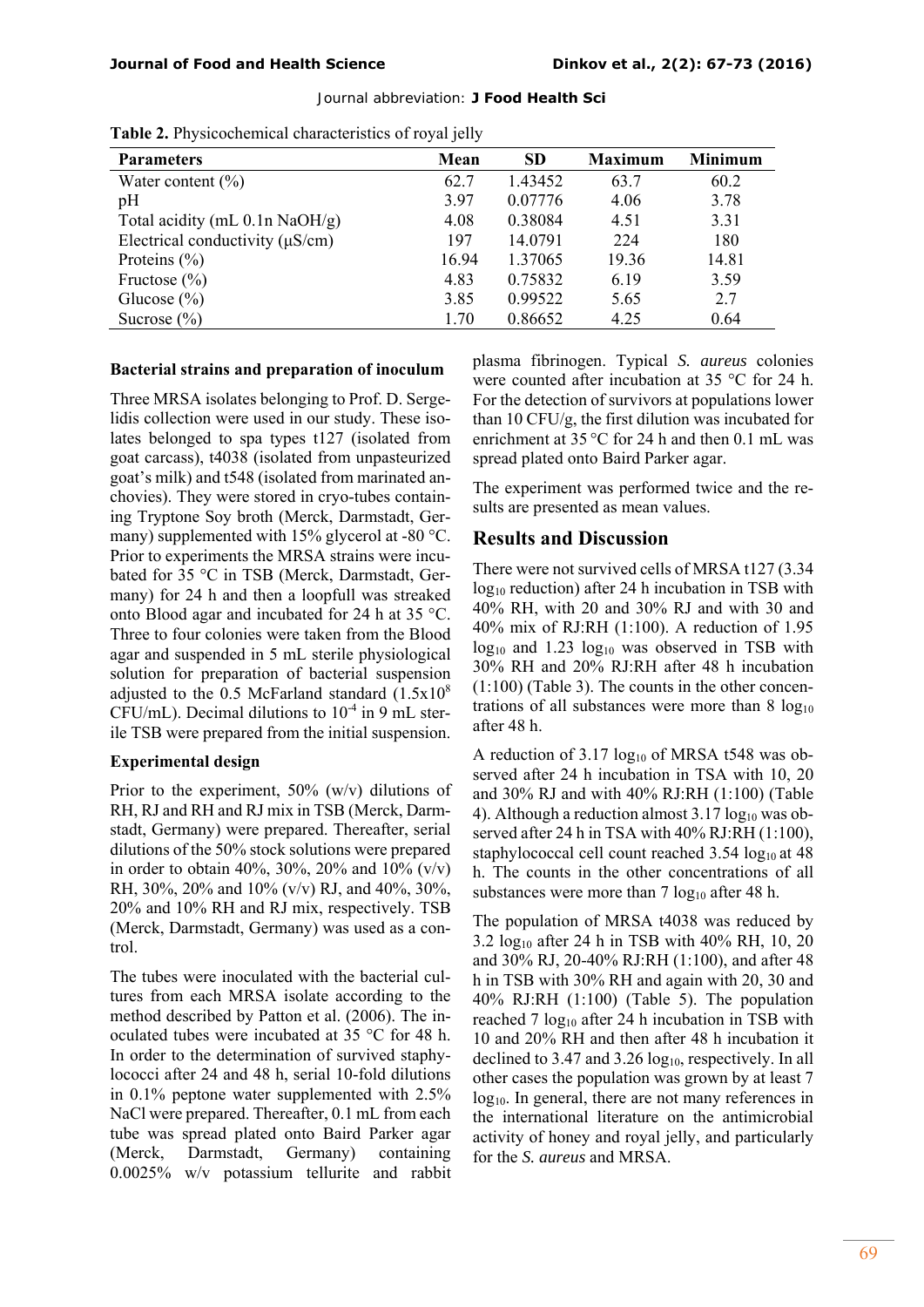| <b>Substance</b> | Concentration | Initial inoculum | <b>Counts after 24h</b> | <b>Counts after 48h</b> |
|------------------|---------------|------------------|-------------------------|-------------------------|
| <b>RH</b>        | 10%           | 3.34 CFU/mL      | $>8 \log CFU/mL$        | $>8 \log CFU/mL$        |
|                  | 20%           |                  | >8 log CFU/mL           | >8 log CFU/mL           |
|                  | 30%           |                  | 3.53 CFU/mL             | 1.39 CFU/mL             |
|                  | 40%           |                  |                         |                         |
| RJ               | 10%           | 3.34 CFU/mL      | $>8 \log CFU/mL$        | $>8 \log CFU/mL$        |
|                  | <b>20%</b>    |                  |                         |                         |
|                  | 30%           |                  |                         |                         |
| RJ:RH<br>(1:100) | 10%           | 3.34 CFU/mL      | $>8 \log CFU/mL$        | $>8 \log CFU/mL$        |
|                  | 20%           |                  | 3.58 log CFU/mL         | $2.11 \log CFU/mL$      |
|                  | 30%           |                  |                         |                         |
|                  | 40%           |                  |                         |                         |

| Table 3. Antibacterial activity of Rape Honey (RP), Royal Jelly and mix RJ:RH (1:100) at several con- |
|-------------------------------------------------------------------------------------------------------|
| centration in Tryptone Soy broth (TSB) against MRSA t127                                              |

**Table 4.** Antibacterial activity of Rape Honey (RP), Royal Jelly and mix RJ:RH (1:100) at several concentration in Tryptone Soy broth (TSB) against MRSA t548

| <b>Substance</b> | Concentration      | <b>Initial inoculum</b> | <b>Counts after 24h</b> | <b>Counts after 48h</b> |
|------------------|--------------------|-------------------------|-------------------------|-------------------------|
| <b>RH</b>        | 10%                |                         | $>7 \log CFU/mL$        | $>7$ log CFU/mL         |
|                  | 20%                |                         | $>7$ log CFU/mL         | $>7$ log CFU/mL         |
|                  | 30%                | $3.17$ CFU/mL           | $>7$ log CFU/mL         | $>7$ log CFU/mL         |
|                  | 40%                |                         | $3.54 \log$             |                         |
|                  |                    |                         | CFU/mL                  | $>7 \log CFU/mL$        |
| RJ               | 10%                |                         | $\theta$                | 0                       |
|                  | 20%                | $3.17$ CFU/mL           | $\theta$                | 0                       |
|                  | 30%                |                         |                         | 0                       |
| RJ:RH<br>(1:100) | 10%                |                         | $>7 \log CFU/mL$        | $>7$ log CFU/mL         |
|                  | 20%<br>3.17 CFU/mL | $>7$ log CFU/mL         | $>7$ log CFU/mL         |                         |
|                  | 30%                |                         | $>7$ log CFU/mL         | $>7$ log CFU/mL         |
|                  | 40%                |                         |                         | 3.47 log CFU/mL         |

**Table 5.** Antibacterial activity of Rape Honey (RP), Royal Jelly and mix RJ:RH (1:100) at several concentration in Tryptone Soy broth (TSB) against MRSA t4038

| <b>Substance</b> | Concentration | <b>Initial inoculum</b> | <b>Counts after 24h</b> | <b>Counts after 48h</b> |
|------------------|---------------|-------------------------|-------------------------|-------------------------|
| <b>RH</b>        | $10\%$        | $3.2$ CFU/mL            | $>7 \log CFU/mL$        | 3.47 log CFU/mL         |
|                  | 20%           |                         | $>7$ log CFU/mL         | 3.26 log CFU/mL         |
|                  | 30%           |                         | 3.29 log CFU/mL         |                         |
|                  | 40%           |                         |                         |                         |
| RJ               | 10%           | $3.2$ CFU/mL            |                         |                         |
|                  | 20%           |                         |                         |                         |
|                  | 30%           |                         |                         |                         |
| RJ:RH<br>(1:100) | $10\%$        |                         | $>7 \log CFU/mL$        | $>7 \log CFU/mL$        |
|                  | 20%           | $3.2$ CFU/mL            |                         |                         |
|                  | 30%           |                         |                         |                         |
|                  | 40%           |                         |                         |                         |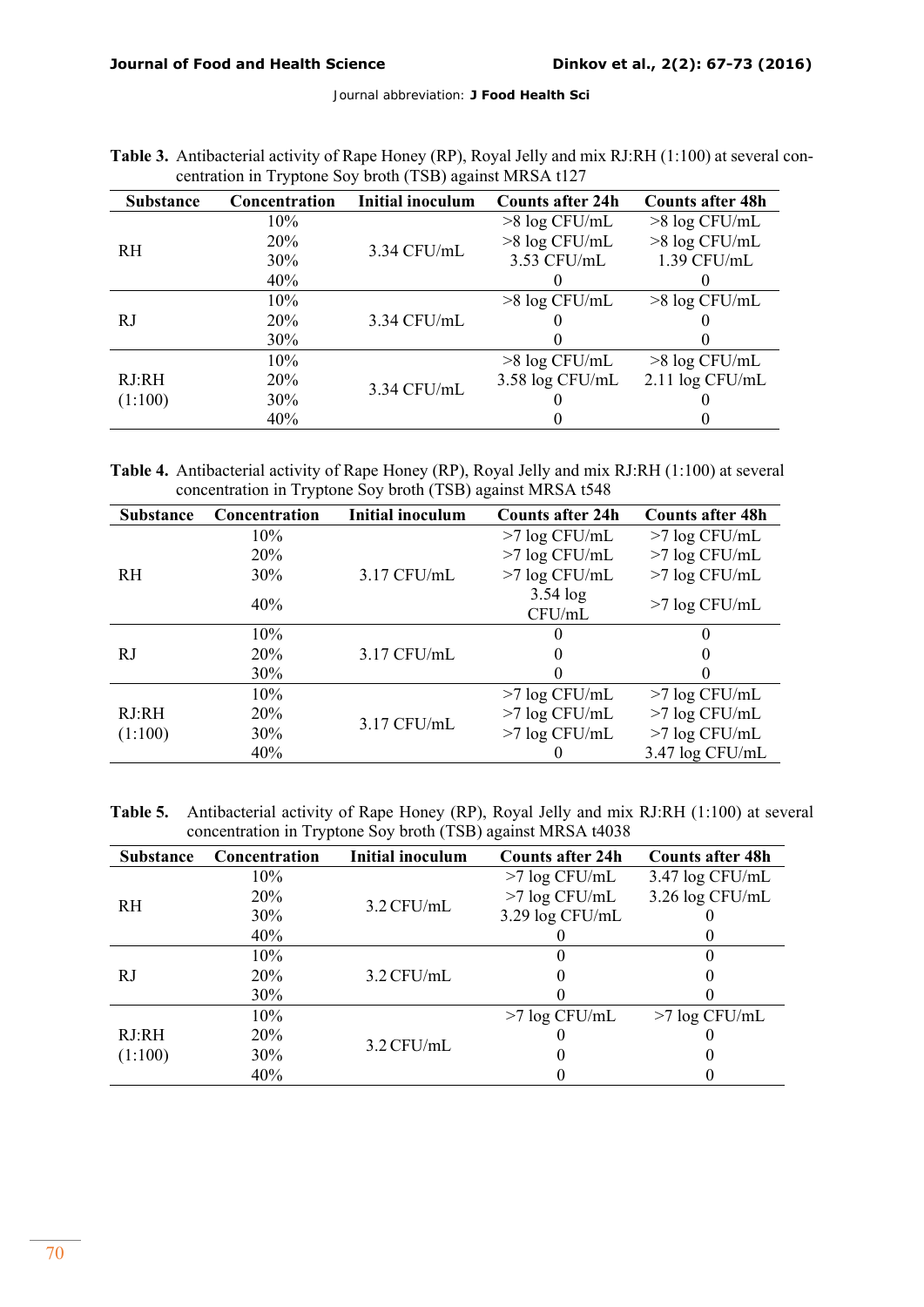The MIC of four varieties of honey from Algeria for *S. aureus* ranged between 20% and 21% (v/v), while the MIC of RJ was  $2\%$  (v/v). When honey and RJ were used jointly, all honey varieties had a more than 50% decrease in MIC with 1% (v/v) RJ (Boukraa et al., 2008). In another study in Algeria, the MIC of RJ was 1.7% (vol /vol) against *S. aureus* and 2% against *Escherichia coli* (Boukraa et al., 2009). When starch was added in RJ, a MIC decrease of 61% and 30% against *S. aureus* and *E. coli*, respectively. Manuka honey showed a MIC of 6% and 7% against methicillin-resistant and methicillin-sensitive *S. aureus* (Alzahrani et al., 2012).

The broad spectrum of antibacterial activity of honey is mainly against Gram-positive bacteria (Marcucci et al., 2001) and is highly complex due to the involvement of multiple compounds and due to the large variation in the concentrations of these compounds among honeys. The antimicrobial action of the hydrogen peroxide in honey that is produced by glucose oxidase (Dustmann, 1979; Taormina et al., 2001), the high osmolarity (honey consists of 80% w/v of sugars) (Dustmann, 1979), the presence of lysozyme and its high antimicrobial potential (Bogdanov, 1997) are well characterized (Molan, 1992). Recently, methylglyoxal (MGO) in manuka honey and the antimicrobial peptide bee defensin-1 in revamil honey have been identified as important antibacterial compounds (Sesta, 2006; Adams et al., 2008; Mavric et al., 2008).

RJ has shown antimicrobial effects against a wide range of bacteria, viruses, yeast, and fungi (Alreshoodi & Sultanbawa, 2015). It has been reported that RJ has antibacterial activity against both Gram-positive and Gram-negative bacteria due mainly to fatty acids present in RJ, such as trans-10-hydroxydec-2-enoic acid, 3-hydroxydodecanoic acid, 11-oxododecanoic acid, and 11-S-hydroxydodecanoic acid (Melliou & Chinou, 2005; Alreshoodi & Sultanbawa, 2015). Furthermore, a series of short peptides (jelleines, royalisin) present in RJ have also been shown to possess strong antibacterial properties against Gram-positive and Gram-negative bacteria and yeasts (Fujiwara et al., 1990; Fontana et al., 2004; Alreshoodi & Sultanbawa, 2015; Bilikova et al., 2015).

#### **Conclusion**

As the development of antibiotic-resistant bacteria spreads and an increasing interest in the alternative use to antibiotics therapies has been developed, bee products may receive renewed recognition as healing agents. In general, honey and royal jelly, alone or in combination, appear to have a potential as alternative therapeutic agents against MRSA infections, but clinical studies are needed for confirmation.

#### **References**

- Adams, C.J., Boult, C.H., Deadman, B.J., Farr, J.M., Grainger, M.N., Manley-Harris, M. & Snow, M.J. (2008). Isolation by HPLC and characterisation of the bioactive fraction of New Zealand manuka (*Leptospermum scoparium*) honey. *Carbohydrate Research,*  343(4), 651-659. doi: 10.1016/j.carres.2007.12.011
- Alreshoodi, F.M. & Sultanbawa, Y. (2015). Antimicrobial Activity of Royal Jelly. *Anti-Infective Agents*, 13(1), 50-59. doi: 10.2174/2211352513666150318234430
- Alzahrani, H.A., Alsabehi, R., Boukraa, L., Abdellah, F., Bellik, Y. & Bakhotmah, B.A. (2012). Antibacterial and Antioxidant Potency of Floral Honeys from Different Botanical and Geographical Origins. *Molecules,*  17(9), 10540-10549. doi: 10.3390/molecules170910540
- Balkanska, R., Zhelyazkova, I. & Ignatova, M. (2012). Physico-chemical quality characteristics of royal jelly from three regions of Bulgaria. *Agricultural Science and Technology, 4*(3), 302-305.
- Bilikova, K., Huang, S.C., Lin, I.P., Simuth, J. & Peng, C.C. (2015). Structure and antimicrobial activity relationship of royalisin, an antimicrobial peptide from royal jelly of *Apis mellifera*. *Peptides,* 68, 190-196, doi: 0.1016/j.peptides.2015.03.001
- Blum, M.S., Novak, A.F. & Taber, S. (1959). 10- Hydroxy-A2-decenoic acid, an antibiotic found in royal jelly. *Science,* 130(3373), 452-453. doi: 10.1126/science.130.3373.452
- Bogdanov, S. (1997). Nature and origin of the antibacterial substances in honey. *LWT-Food Science and Technology,* 30(7), 748-753. doi:10.1006/fstl.1997.0259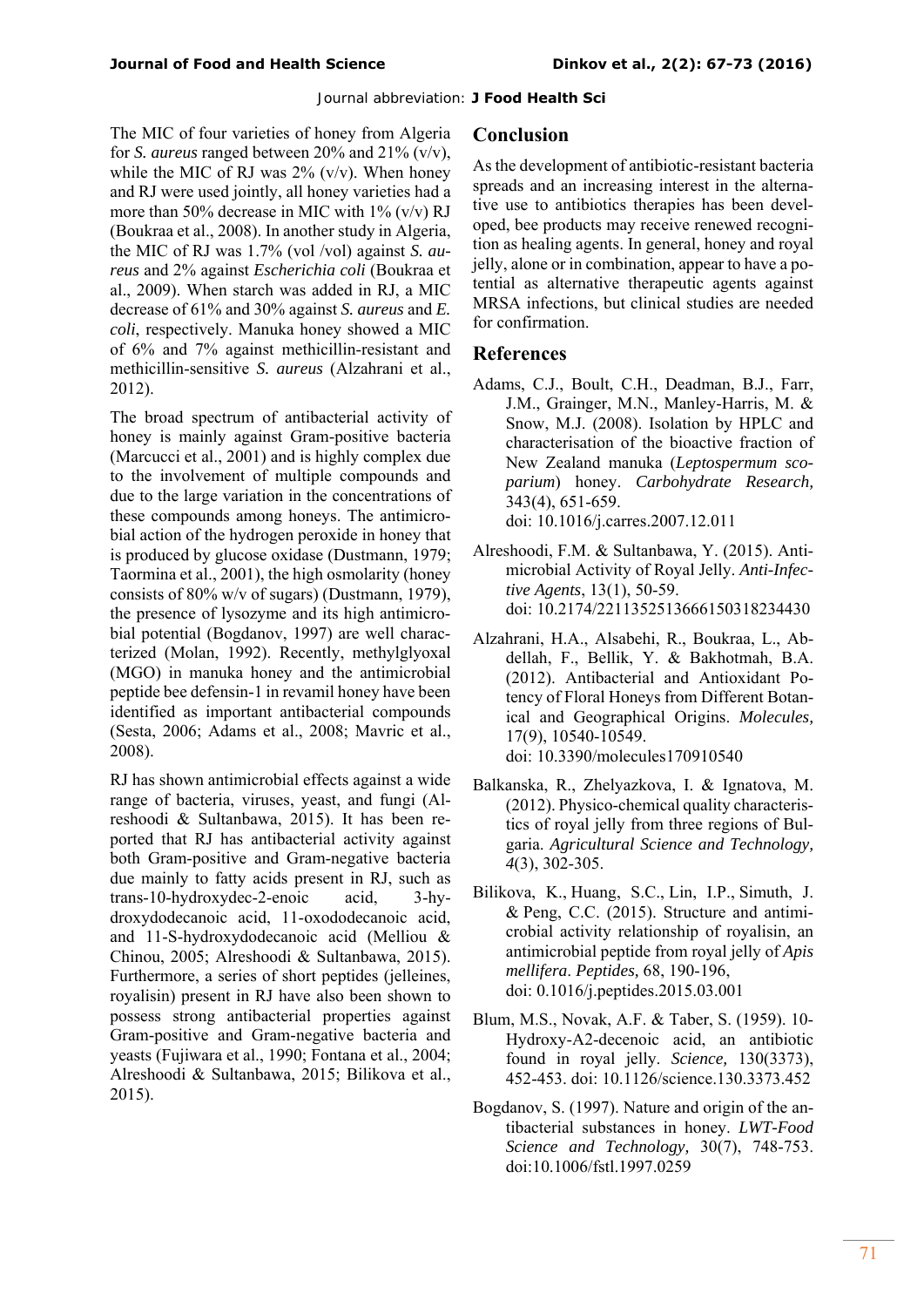- Bogdanov, S., Martin, P. & Lullman, C. (1997). Harmonized methods of the European Honey Commission. *Apidologie (Extra Issue)*, 1-59.
- Boukraa, L., Meslem, A., Benhanifia, M. & Hammoudi, S.M. (2009). Synergistic effect of starch and royal jelly against *Staphylococcus aureus* and *Escherichia coli*. *The Journal of Alternative and Complementary Medicine,*  15(7), 755-757. doi: 10.1089/acm.2008.0483
- Boukraa, L., Niar, A., Benbarek, H. & Benhanifia M. (2008). Additive Action of Royal Jelly and Honey Against *Staphylococcus aureus*. *Journal of Medicinal Food,* 11(1), 190-192. doi: 10.1089/jmf.2007.567
- Brady, N.F., Molan, P.C. & Harfoot, C.G. (1996). The sensitivity of dermatophytes of manuka honey and other honey. *Pharmacy and Pharmacology Communications, 2*(10), 471-473. doi: 10.1111/j.2042-7158.1996.tb00540.x
- Cooper, R.A., Halas, E. & Molan, P.C. (2002). The efficacy of honey in inhibiting strains of *Pseudomonas aeruginosa* from infected burns. *Journal of Burn Care & Rehabilitation,* 23(6), 366-370.
- Dinkov, D., Stratev, D. & Balkanska, R. (2014). In vitro atibacterial activity of royal gelly against pathogen *Escherichia coli*. *Veterinary Journal of Republic of Srpska (Banja Luka),* 14(1), 14-25. doi: 10.7251/VETJ1401002D.
- Dustmann, J.H. (1979). Antibacterial effect of honey. *Apiacta,* 14(1), 7-11.
- Fontana, R., Mendes, M.A., De Souza, B.M., Cono, K., Cesar, L.M., Maspina, O. & Palma, M.S. (2004). Jelleines: a family of antimicrobial peptides from the Royal Jelly of honeybees (*Apis mellifera*). *Peptides,* 25(6), 919- 928. doi: 10.1016/j.peptides.2004.03.016
- Fujiwara, S., Imai, J., Fujiwara, M., Yaeshima, T., Kawashima, T. & Kobayashi, K. (1990). A potent antibacterial protein in royal jelly. Purification and determination of the primary structure of royalisin. *The Journal of Biological Chemistry,* 265(19), 11333-11337.
- Kujumgiev, A., Tsvetkova, I., Serkedjieva, Yu., Bankova, V., Christov, R. & Popov, S. (1999). Antibacterial, Antifungal and Antiviral Activity of Propolis of Different Geographic Origin. *Journal of Ethnopharmacology,* 64(3), 235-240.

doi: 10.1016/S0378-8741(98)00131-7

- Marcucci, M.C., Ferreres, F., Garcia-Viguera, C., Bankova, V.S., De Castro, S.L., Dantas, A. P., Valente, P.H.M. & Paulino, N. (2001). Phenolic compounds from Brazilian propolis with pharmacological activities. *Journal of Ethnopharmacology,* 74(2), 105-112. doi: 10.1016/S0378-8741(00)00326-3
- Mavric, E., Wittmann, S., Barth, G. & Henle, T. (2008). Identification and quantification of methylglyoxal as the dominant antibacterial constituent of Manuka *(Leptospermum scoparium)* honeys from New Zealand. *Molecular Nutrition & Food Research,* 52(4), 483- 489. doi: 10.1002/mnfr.200700282
- Melliou, E. & Chinou, I. (2005). Chemistry and bioactivity of royal jelly from Greece. *Journal of Agricultural and Food Chemistry,*  53(23), 8987-8992. doi: 10.1021/jf051550p
- Molan, P.C. (1992). The antibacterial activity of honey: 1. The nature of the antibacterial activity. *Bee World,* 73(1), 5-28. http://hdl.handle.net/10289/2094
- Molan, P.C. (1997). Honey as an antimicrobial agent. In A. Mizrahi & Y. Lensky (Eds.), *Bee Products. Properties, Applications, and Apitherapy* (pp. 27-37). New York, Springer: Science+Business Media.
- Oddo, L.P., Piana, L., Bogdanov, S., Bentabol, A., Gotsiou, P., Kerkvied, J., Martin, P., Morlot, M., Valbuena, A.O., Ruoff, K. & von der Ohe, K. (2004). Botanitical species giving unifloral honey in Europe. *Apidologie*, 35, 82-93. doi: 10.1051/apido:2004045
- Patton, T., Barrett, J., Brennan, J. & Moran, N. (2006). Use of a spectrophotometric bioassay for determination of microbial sensitivity to manuka honey. *Journal of Microbiological Methods,* 64(1), 84-95. doi: 10.1016/j.mimet.2005.04.007
- Sesta, G. (2006). Determination of sugars in royal jelly by HPLC. *Apidologie,* 37(1), 84-90. doi: 10.1051/apido:2005061
- Sherlock, O., Dolan, A., Athman, R., Power, A., Gethin, G., Cowman, S. & Humphreys, H. (2010). Comparison of the antimicrobial activity of Ulmo honey from Chile and Manuka honey against methicillin-resistant *Staphylo-*